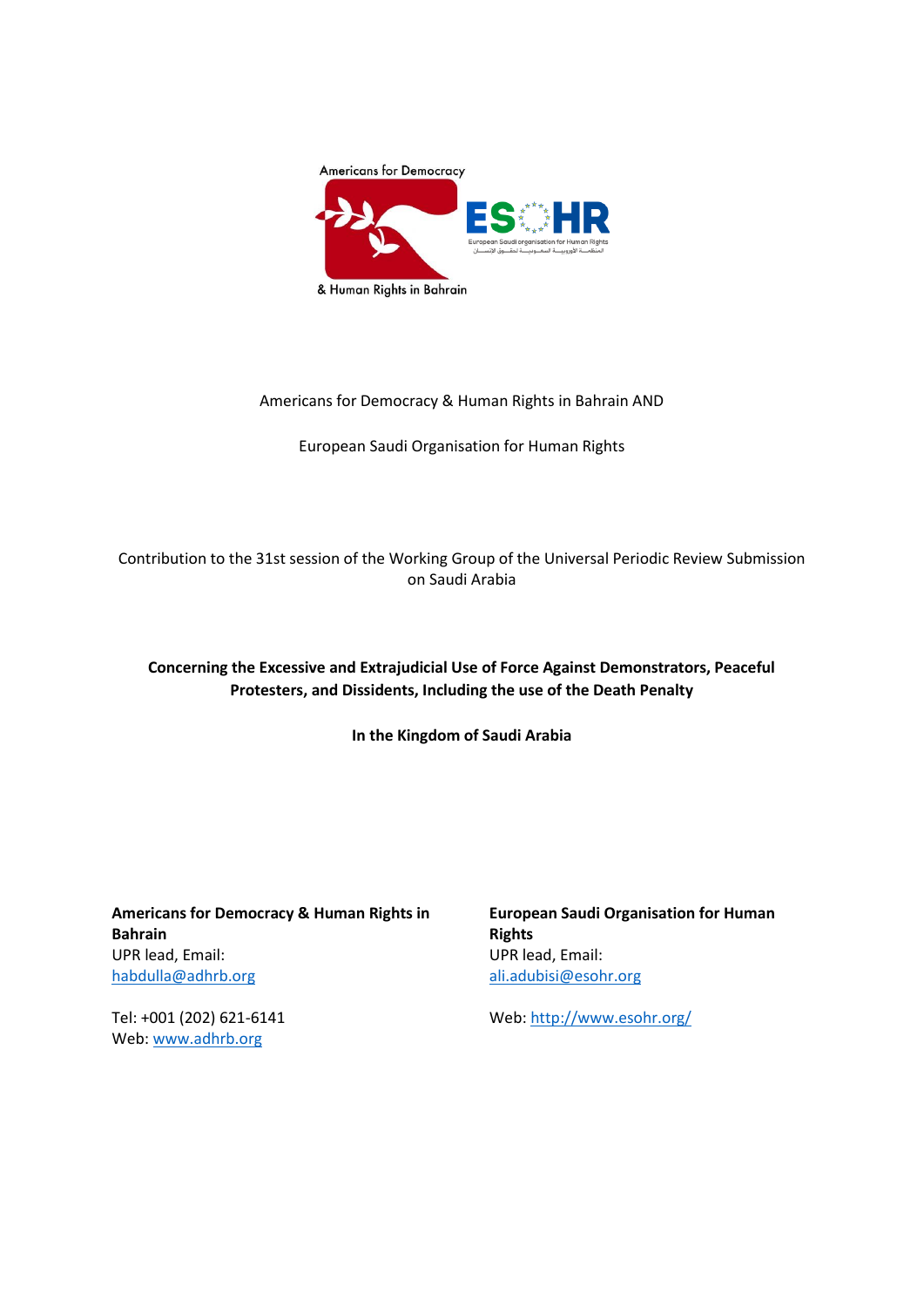#### **1. REPORTING ORGANISATIONS**

- **1.1.** This statement is authored and endorsed by the following organisations:
	- **1.1.1. Americans for Democracy & Human Rights in Bahrain (ADHRB)**. A 510(c)(3) nongovernmental organization based in Washington DC and initially formed in 2002. ADHRB fosters awareness of, and support for, democracy and human rights in Bahrain and the Middle East.
	- **1.1.2. European Saudi Organisation for Human Rights (ESOHR)** is a non-profit organization established by a group of activists with the aim of strengthening the commitment to human rights principles in Saudi Arabia.

## **2. INTRODUCTION**

- 2.1. Since its 2<sup>nd</sup> Universal Periodic Review ("UPR") in October 2013 the Kingdom of Saudi Arabia ("**Saudi Arabia**") has flouted international standards of human rights, including by criminalizing basic human rights like the rights to free expression and opinion, free assembly and association, and arrest and jail peaceful dissidents. Saudi authorities also criminalize and repress freedom of religion, including by:
	- **2.1.1.** Denying its citizens the right to freely and openly worship and practice their faith, which has culminated in the oppression of religious minorities;
	- **2.1.2.** Using extra-judicial violence against such minorities; and
	- **2.1.3.** Implementing the death penalty, including against such minorities.
- **2.2.** In recent years, Saudi authorities committed a number of extra-judicial violent acts and attacks with religio-political overtones, including conducting a full-scale 4-month siege of Awamiyah's historic, 400-year-old city center of AlMosawara in the Eastern Province of Saudi Arabia with a majority Shia Muslim population in 2017. During the siege, Saudi Special Security Forces indiscriminately attacked civilians and destroyed buildings. During the violence, security forces killed at least 24 civilians and razed Awamiyah's historic and culturally-significant town centre. The government justified its siege and the violence on the basis of countering terrorism and Shia terrorists hiding in Awamiyah's narrow alleys. Broadly speaking, the Saudi government frequently labels Shia dissidents as terrorists and tries them under the auspices of the kingdom's counter-terror laws.
- **2.3.** In this context, ADHRB and ESOHR develop this joint submission in order to illustrate how Saudi Arabia utilizes the threat of terrorism to repress its Shia Muslim minority's universal right to openly and safely exercise their freedom of religion and right to peaceful assembly and protest. ADHRB and ESOHR also use this submission to illustrate how the Saudi government flouts internationally-recognized norms prohibiting the use of deadly extrajudicial force against civilian demonstrators, including in the context of the siege of Awamiyah. Furthermore, ADHRB and ESOHR take this opportunity to raise concerns around the use of the death penalty against Shia Muslims for participating in peaceful assemblies and protests and despite credible allegations of torture and coerced confessions. Within the framework of Saudi Arabia's use of excessive force against civilians and the levying of capital punishment sentences, ADHRB and ESOHR are concerned about the lack of fair trials the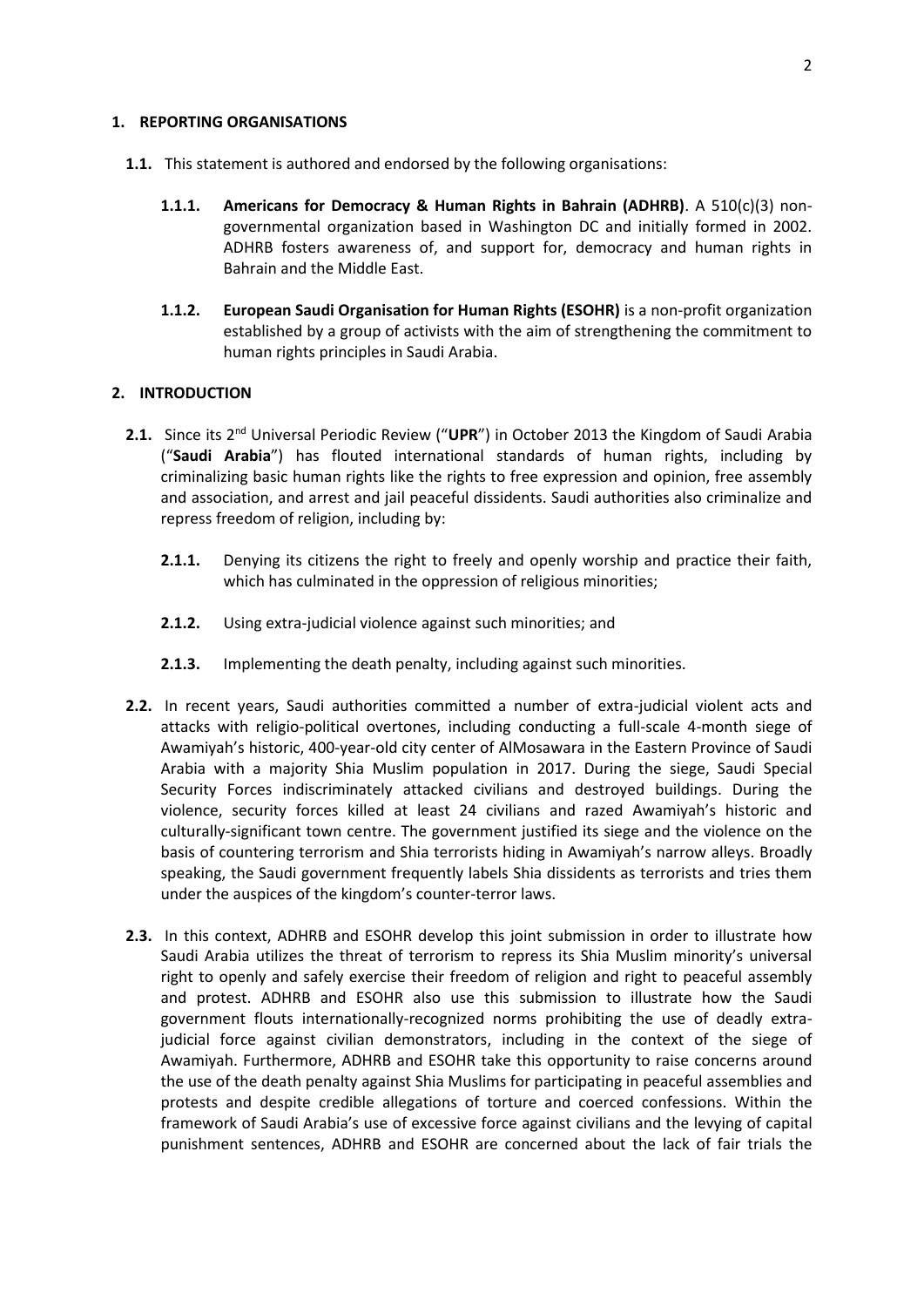ability of victims and defendants to adequately appeal to legal bodies that abide by international principles of due process.

## **3. PREVIOUS UPR RECOMMENDATIONS MADE TO SAUDI ARABIA**

- **3.1.** During the 2nd cycle UPR (2012-2016), Saudi Arabia received eight recommendations relating to promoting and protecting freedom of religion:
	- **138.47** Adopt laws to protect freedoms of association, expression, and religions, and give all individuals a legal basis to form NGOs without interference (United States of America);
	- **138.94** Protect human rights of all individuals without any discrimination based on gender, origin, religion, or customs (France);
	- **138.117** Taking into account the section in the national report relative to the fight against discrimination and the promotion of freedom of opinion and expression, strengthen action to ensure implementation of legislation against discrimination and religious violence (Argentina);
	- **138.154** Ensure that the judicial and law enforcement system is not abused to harass individuals for expressing their political or religious views (Czech Republic);
	- 138.165 Protect freedom of religion or belief of all people living in the country (Romania);
	- **138.168** Take necessary measures to ensure the effective enjoyment and protection of the right to freedom of religious belief, with a view to promoting the equality of all peoples and respect for all faith (Canada);
	- **138.169** Continue enhancing the legal protection of freedom of religion and belief, aiming at gradually allowing the public practice of all faiths and beliefs (Italy); and
	- **138.193** Pass legislation guaranteeing the right of religious minorities to build and maintain places of worship (Austria).
- **3.2.** The kingdom accepted recommendations **138.47**, **138.94**, **138.117**, **138.154**, **138.165**, and **138.168** and noted recommendations **138.169** and **138.193** from Italy and Austria. In accepting these recommendations, Saudi Arabia committed to "*protecting freedom of religion or belief of all people living in the country*" and "*adopting laws to protect freedoms of association, expression, and religions*". Despite accepting the majority of recommendations pertaining to protecting and promoting the right to freedom of religion, the Government of Saudi Arabia has failed to make progress towards fulfilling any of the recommendations put forward.

### **4. HUMAN RIGHTS VIOLATIONS**

## *Freedom of Religion*

**4.1.** Freedom of religion is a universal right. Article 18 of the Universal Declaration of Human Rights (UDHR) states that "*Everyone has the right to freedom of thought, conscience and religion; this right includes freedom to change his religion or belief, and freedom, either alone*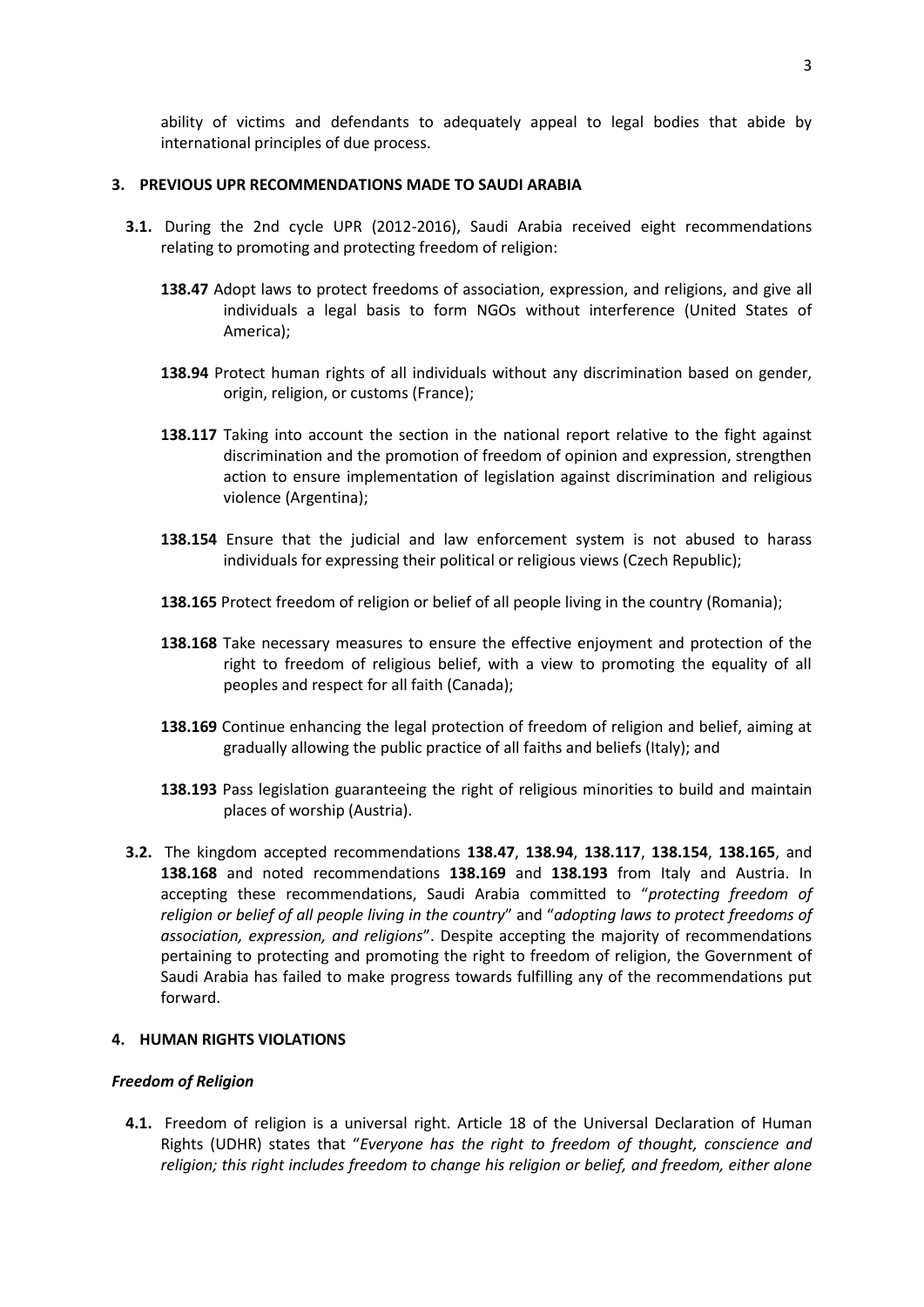*or in community with others and in public or private, to manifest his religion or belief in teaching, practice, worship and observance*".

The International Covenant on Civil and Political Rights (ICCPR) echoes the UDHR with Article 18 stating that "*Everyone shall have the right to freedom of thought, conscience and religion. This right shall include freedom to have or to adopt a religion or belief of his choice, and freedom, either individually or in community with others and in public or private, to manifest his religion or belie in worship, observance, practice and teaching*".

Despite the religious freedom protections enshrined in the UDHR and ICCPR, the UDHR is soft international law, as it is nonbinding, and Saudi Arabia is not a signatory to the ICCPR.

- **4.2.** Saudi domestic law does not respect the right to freedom of religion. The kingdom's Basic Law of Governance, which sets out the system of governance, the powers and duties of government, and the rights of citizens states that the country's "*religion shall be Islam and its constitution shall be the Book of God and the Sunnah (Traditions) of his Messenger.*"
- **4.3.** In its 2016 annual human rights country report on Saudi Arabia, the United States Department of State (DoS) stated that there are "*restrictions on universal rights […] including on religion*", with discrimination based on gender and sect being common. The report further states that "*[w]hile Sharia as interpreted by the government applies to all citizens and noncitizens, the law and practice discriminate against women, noncitizens, non-practicing Sunni, Shia, and persons of other religions*." The report notes more broadly that "*[t]he Shia minority continued to suffer social, legal, economic, and political discrimination*." 1
- **4.4.** The United States Commission on International Religious Freedom ("**USCIRF**") echoes DoS' conclusions, reporting systematic, government-sanctioned discrimination against Saudi Arabia's Twelver Shia Muslim minority, which is located predominantly in the country's Eastern Province, and which constitutes about 15 percent of the kingdom's population. USCIRF's report states "*authorities continue to repress and discriminate against dissident clerics and members of the Shia community who criticize the government and call for equal rights.*"
- **4.5.** In its 2016 annual International Religious Freedom Report, DoS called attention to "*a pattern of prejudice and discrimination against Shia Muslims [that] continued to occur with respect to access to public services and equitable representation in government, educational and publicsector employment opportunities, and judicial matters*." The report continued, stating that "*Sunni clerics continued to employ anti-Shia rhetoric in Sunni mosques during the year*."<sup>2</sup>
- **4.6.** In recent years, the Government of Saudi Arabia has increased the scope of its religious discrimination, often justifying its repression as necessary in order to counter terrorism. In particular, Saudi authorities have used the rhetoric of countering terrorism to restrict the rights to peaceful assembly and protest. In this way, security forces use excessive force against Shia demonstrators and civilians, while counter-terror courts violate international due

**.** 

<sup>1</sup> Bureau of Democracy, Human Rights and Labor, "Country Reports on Human Rights Practices for 2016: Saudi Arabia," United States Department of State, 2017, available at

[https://www.state.gov/j/drl/rls/hrrpt/humanrightsreport/index.htm?year=2016&dlid=265518#wrapper.](https://www.state.gov/j/drl/rls/hrrpt/humanrightsreport/index.htm?year=2016&dlid=265518#wrapper) 

<sup>2</sup> Bureau of Democracy, Human Rights and Labor, "International Religious Freedom Report for 2016: Saudi Arabia," United States Department of State, 2017, available a[t https://www.state.gov/j/drl/rls/irf/religiousfreedom/index.htm#wrapper.](https://www.state.gov/j/drl/rls/irf/religiousfreedom/index.htm#wrapper)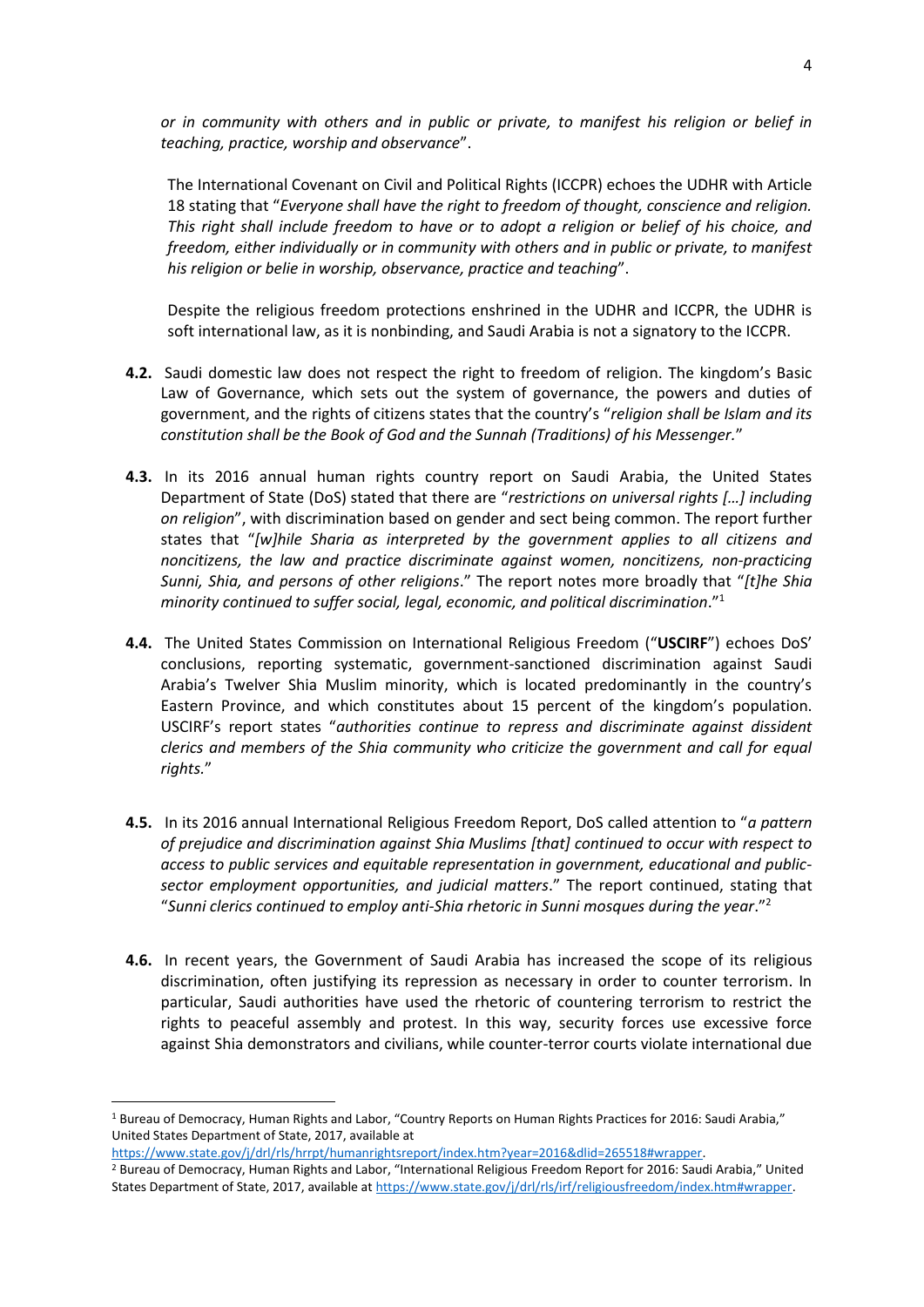process and fair trial standards to sentence peaceful Shia protesters to death on protest and peaceful assembly charges.

## *The Right to Free and Peaceful Assembly and Association*

- **4.7.** Article 20, paragraph 1 of the UDHR provides that "*everyone has the right to freedom of peaceful assembly and association*". This right is further enshrined in Article 21 of the ICCPR, although Saudi Arabia is not a signatory to the ICCPR or to other international treaties that protect the right to free and peaceful assembly and association. Saudi domestic law does not protect the right to freedom of peaceful assembly. Rather, the kingdom criminalises the right to free and peaceful assembly by royal fiat as well as through its counter-terror legislation.
- **4.8.** On 5 March 2011, the Minister of Interior announced that all protests and marches were banned, stating that "*state security forces would use all necessary measures to prevent any attempts to disrupt public order*." The following day, the Council of Senior Religious Scholars – Saudi Arabia's highest body for interpreting Islamic law and the body empowered to grant religious justification for political decisions – endorsed this position.<sup>3</sup> The ban remains in force, and security forces have arrested and attacked protesters, in particular in the Eastern Province.
- **4.9.** In addition to criminalising assemblies and protests through royal fiat, Saudi authorities use the rhetoric of terrorism and employ the country's counter-terror legislation to arrest and jail protesters.
- **4.10.** Article 1 of the 2014 Law on Terrorism and Its Financing broadly classified terrorism as "*any act carried out by an individual or collective criminal project, whether directly or indirectly, towards the purpose of disrupting public order; harming the security and stability of the community risking national unity; disabling the Basic Law or any of its articles; harming the reputation or status of the country; […] or threatening or inciting the commission of any of the aforementioned acts*." Article 3 allowed authorities to apply the law against individuals intending to commit, establish, or incite "*changing the ruling system of the kingdom*" or "*harming the interests, economy, and national and social security of the kingdom*." Because it did not link terrorism with violence, the Law's broad and vague scope allowed authorities to interpret it to include peaceful dissent and activism and to link participation in peaceful protests and assemblies with efforts to undermine state security.

The 2014 Counter-terror law also enumerated the powers of the Specialized Criminal Court (SCC) to try terrorism suspects. While the SCC was established in 2008 to try terrorism suspects, in particular members of al-Qaeda, the 2014 Law formally codified its jurisdiction in this matter. As such, the SCC operates directly within the mandate of Saudi Arabia's counterterror laws.

**4.11.** The government used the 2014 Counter-terror law and the SCC to target and prosecute human rights defenders and activists, frequently accusing them of peaceful assembly crimes, including calling for demonstrations or participating in demonstrations. For example, since the kingdom's  $2<sup>nd</sup>$  UPR cycle review, officials imprisoned several members of the human rights organisation the Saudi Civil and Political Rights Association, including Fowzan al-Harbi, Dr Abdulrahman al-Hamid, Issa al-Hamid, and Abdulaziz al-Shubaily, on free assembly charges.

**<sup>.</sup>** <sup>3</sup> Saudi scholars forbid protest calls', Al-Jazeera, 10 March 2011,

[https://www.aljazeera.com/news/middleeast/2011/03/201136154752122275.html.](https://www.aljazeera.com/news/middleeast/2011/03/201136154752122275.html)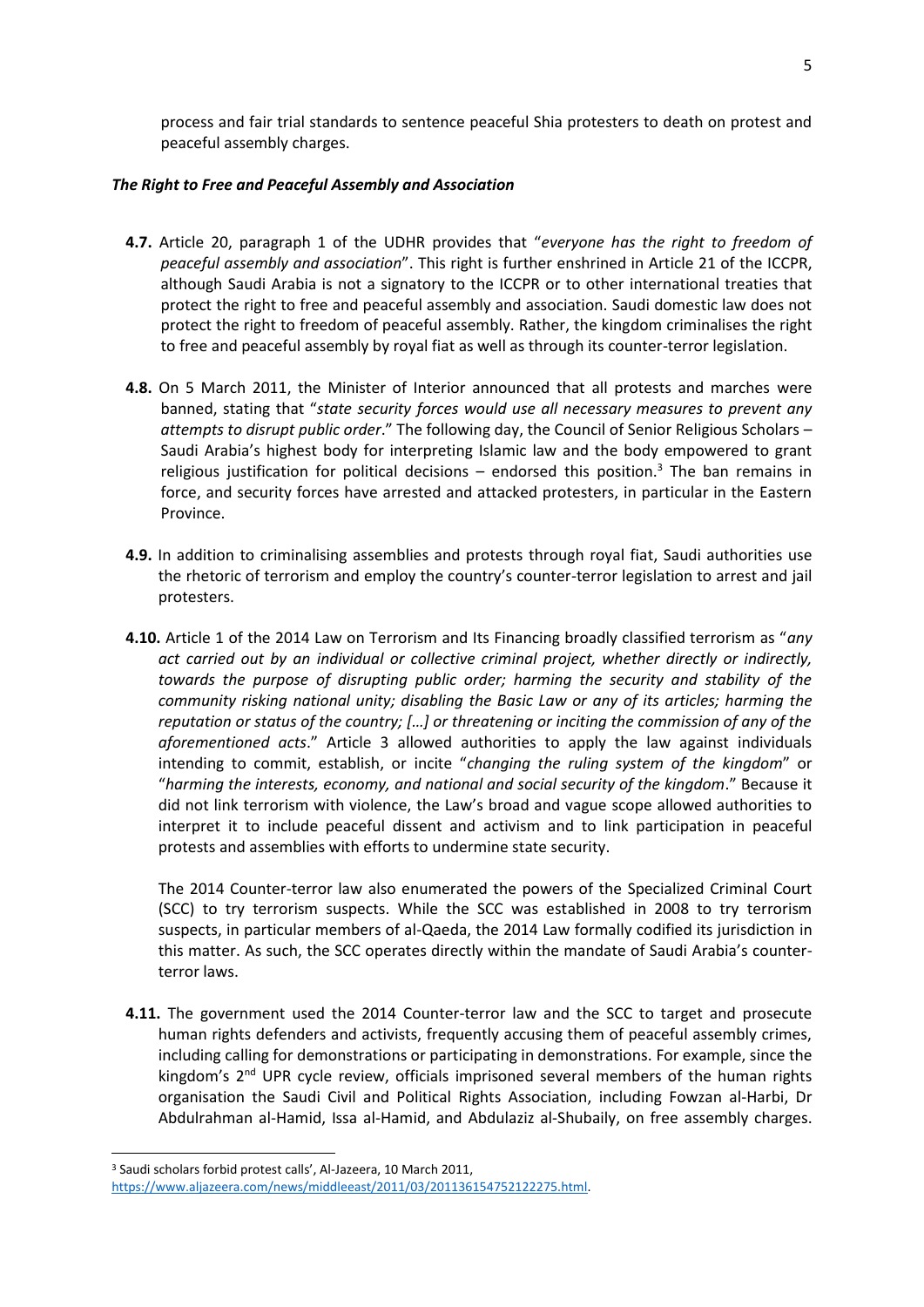The charges related to "*inciting disobedience to the ruler by calling for demonstrations*", "*spreading chaos by calling for demonstrations*", and "*spreading a statement which calls for continuous demonstrations*".

- **4.12.** In addition to using the 2014 Counter-terror law and SCC to target human rights activists, the authorities used it to target peaceful Shia protesters and dissidents. For example, Sheikh Nimr Baqir al-Nimr was a peaceful Shia activist and social justice advocate who called for more rights for Saudi Arabia's Shia population and an end to systematic discrimination. He was violently arrested in 2012 and sentenced to death on charges of terrorism. Officials also used the language of the 2014 Counter-terror law to arrest, detain, and sentence to death Sheikh Nimr's nephew Ali al-Nimr, Dawood al-Marhoon, Abdullah al-Zaher, and other peaceful protesters. Authorities charged them with a number of terror crimes, including "participating in demonstrations". Using the broad and vague language of the 2014 Counter-terror Law, Saudi authorities interpret peaceful assemblies and protests as terror crimes.
- **4.13.** On 1 November 2017, the Saudi government promulgated a new counter-terror law, replacing the 2014 law. The new Law on Combatting Terrorist Crimes and Financing, defines a terror crime as any conduct that, whether directly or indirectly, "*aims to infringe public order, shake the security of society and stability of the state or endanger its national unity, impede [the functioning] of the Basic Law on Governance or a part of its provisions*", as well as any attempts to do, incite, or intend to commit such actions. Like its 2014 predecessor, the 2017 Law does not require a terror act to be violent, but in conjunction with its vague and broad language, allows authorities to classify peaceful dissent and participation in peaceful assemblies and protests as terrorism.

### *The Siege of Awamiyah*

**4.14.** Saudi authorities also use the rhetoric of countering terrorism to justify security forces' extrajudicial violence against Shia communities in the Eastern Province.

For example, from May to August 2017, Saudi security forces engaged in a 4-month siege of AlMosawara, a 400-year-old culturally and historically neighborhood in the Shia-majority town of Awamiyah in the kingdom's Eastern Province. The operation began in the early morning of 10 May 2017, when security forces affiliated with the Ministry of Interior entered Awamiyah and, accompanied by demolition vehicles, began to destroy buildings in the historic center of town. During the siege, the military blockaded the town, restricting the flow of vehicles in and out of the area and indiscriminately attacked civilians and destroyed buildings.

- **4.15.** The government offered conflicting reasons for the security operation. It first stated the operation was to clear ground in the town for "redevelopment." However, the redevelopment process would destroy hundreds of homes and did not include a plan to construct further housing despite the existing housing crisis. Officials then pivoted from discussing the importance of "redeveloping" the area to insisting on the need to undertake counter-terror operations focused on pursuing armed Shia militants hiding in the historic city center's narrow alleyways. The government claimed that armed Shia militants were attacking the demolition vehicles and the workers accompanying them.
- **4.16.** With the invasion and blockade of Awamiyah, the government imposed a media blackout, restricting domestic and international journalists access to the town. As a result, it is impossible to independently verify government accounts of attacks on security forces, government attacks on civilians, and to accurately assess the civilian death toll from the four-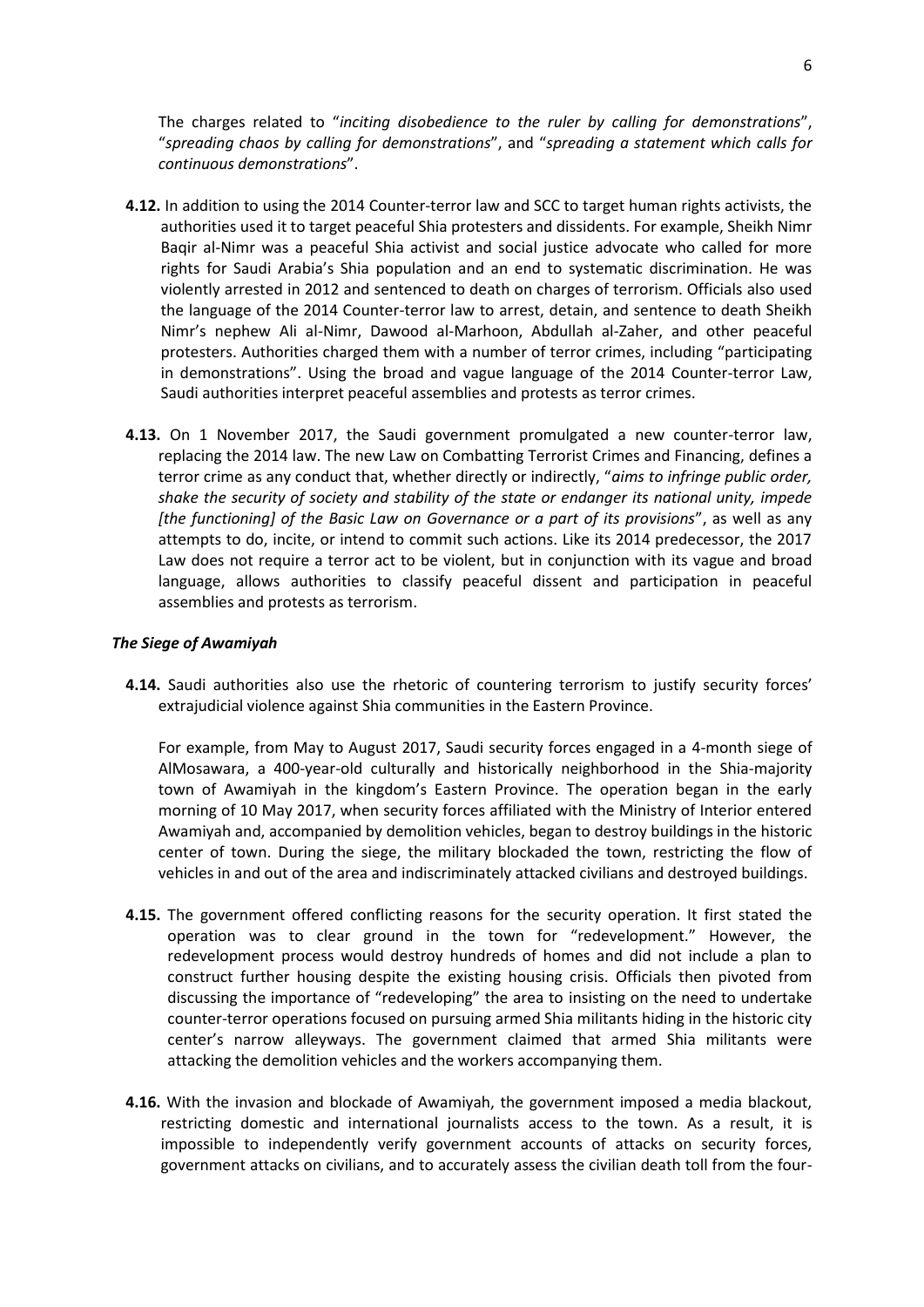month operation. But it is known that at least 24 residents and several security officials were killed during the siege.

**4.17.** Using forms of social media like Twitter, residents were able to spread the word of the siege. They described security forces acting with impunity and engaging in increasing attacks on civilians and buildings, as well as the use in late June, of heavy artillery. In addition to the widespread demolition of houses and shops, security forces' increasing violence caused widespread fear and led thousands to flee Awamiyah. Even as residents fled, they reported numerous incidences of security forces firing indiscriminately at those fleeing the town. Because of the violence, Awamiyah, which some estimate had pre-siege population of 24,000, was reduced to less than half of its population.<sup>4</sup>

#### *Use of Force Against Civilians*

**.** 

**4.18.** Security forces used excessive force against civilians in Awamiyah in clear violation of international norms. Legal prohibitions against the use of force against civilians, and protesters in particular, are enshrined in several international mechanisms, including Article 3 of the UDHR, which provides for the right to life, liberty, and security of the person. In addition to the UDHR, the two primary relevant mechanisms are the 1979 United Nations Code of Conduct for Law Enforcement Officials (CCLEO) and the 1990 UN Basic Principles on the Use of Force and Firearms by Law Enforcement Officials (BPUFF). Both the CCLEO and BPUFF outline the principles by which law enforcement officials must abide when using force and firearms.

While Saudi Arabia is not a party to either the CCLEO or BPUFF, and the UDHR lacks the force of law, together these mechanisms create a body of soft law, which serves to demonstrate a set of norms that states can, and should, aspire to in the use of force against civilians.

- **4.19.** CCLEO Article 2 provides that "*Law enforcement officials must respect and protect human dignity and maintain and uphold human rights of all persons*". Article 3 provides that *"law enforcement officials may only use force when strictly necessary and to the extent required for the performance of their duty*."
- **4.20.** BPUFF Articles 4 provides that law enforcement officials must refrain from using force as much as possible before finally resorting to force. Articles 5 states that when the use of force is unavoidable, law enforcement officials must exercise restraint, minimise damage and injury and allow the injured to be treated. The principles have specific provisions on the use of firearms. The use of firearms is to be limited to when there is a grave threat to life or limb or potential thereof (Article 9). Additionally, law enforcement officials must (unless impossible to do so) identify themselves prior to the use of firearms (Article 10).
- **4.21.** During the siege of Awamiyah, Saudi security forces did not abide by the principles enshrined in the CCLEO or the BPUFF, nor did they abide by the spirit of the UDHR. Security force personnel used deadly force indiscriminately, against unarmed civilians as well as against civilians who took up arms to defend their homes. Furthermore, security force personnel shot at cars and buildings in disregard of the CCLEO's principle to use force only "when strictly necessary." Government forces used artillery and heavy weaponry against occupied

<sup>4</sup> Several Special Procedure mandates have condemned the government's actions in AlMosawara. See a statement made on 5 April 2017 here: [http://www.ohchr.org/EN/NewsEvents/Pages/DisplayNews.aspx?NewsID=21482&LangID=E,](http://www.ohchr.org/EN/NewsEvents/Pages/DisplayNews.aspx?NewsID=21482&LangID=E) and one made on 24 May 2017 here: http://www.ohchr.org/EN/NewsEvents/Pages/DisplayNews.aspx?NewsID=21657&LangID=E.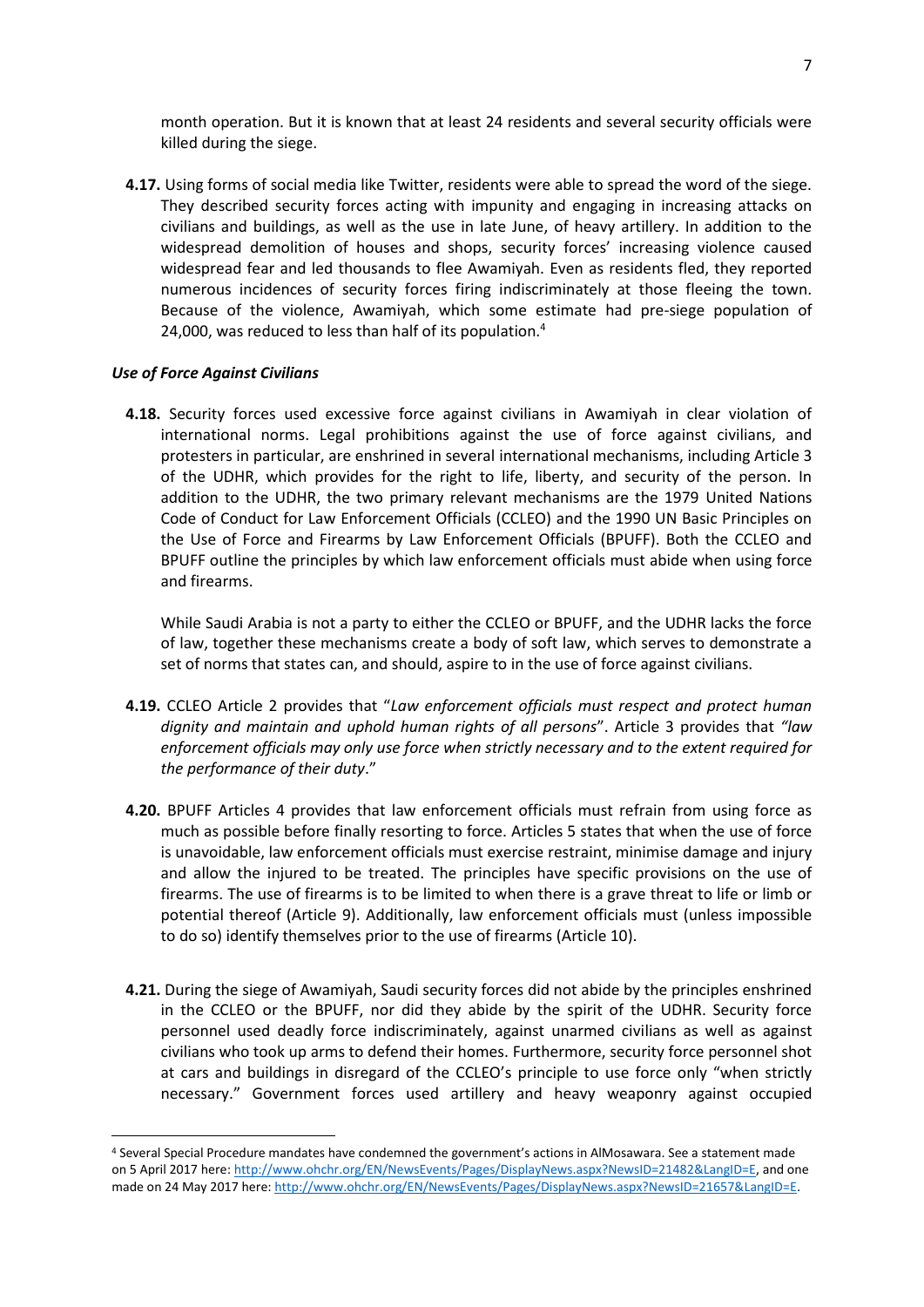residential areas, demonstrating a complete disregard for civilian life. In the event that residential areas hid armed civilians, the use of artillery and heavy weaponry contravened the principle of proportionality.

**4.22.** Under the principles of the BPUFF, law enforcement and security officials must apply nonviolent means before resorting to force. However, security officials did not warn civilians before firing at buildings and cars, while government snipers reportedly directly targeted unarmed civilians. The indiscriminate use of force led to the death of at least 24 civilians, as well as the damaging of dozens of buildings, and destruction of AlMosawara. <sup>5</sup> Article 5 of the BPUFF calls on security forces to allow for the medical treatment of injured individuals, however the government blockade of the town restricted the ability of ambulances and fire trucks from assisting civilians and performing medical procedures.

# *Extra-Judicial Violence*

**4.23.** In addition to the siege of Awamiyah, there have been other incidents where Saudi security forces used excessive force against civilians in an extrajudicial manner and in contravention with the principles of the CCLEO and BPUFF.

In 2014, it was reported that security forces killed five civilians in the Sudairat neighbourhood of Awamiyah in what the government claimed was a counter-terror operation. On 20 December 2014, over 100 security force officers surrounded Awamiyah, blockading the town's entry points before raided a house in connection with alleged terrorist activity. They attacked the house using hand grenades and explosives, killing three men and wounding one. The officials detained the injured man in an unknown location, and he later died in government custody. However, out of fear of government reprisals, town medics could not disclose the cause of death. Later in the day, thinking the blockade was over, a fifth man drove towards the main intersection in his neighbourhood. He was cornered by armoured vehicles. The vehicles fired live ammunition at the car, hitting the driver in the neck. Afraid of government retaliation, spectators did not immediately transport the wounded driver to the hospital, but waited for a while. When they transported him to the clinic, doctors pronounced him dead.

- **4.24.** In 2016, DoS raised the case of Makki al-Orayedh, who died in police custody after being stopped at a checkpoint in Awamiyah. According to ESOHR, Saudi authorities tortured al-Orayedh to death.
- **4.25.** During the siege of Awamiyah, reports emerged of summary executions of civilians by security force. On 26 July 2017, witnesses reported that three Saudi citizens and three migrant workers were executed by security forces during the security operation in Awamiyah. On 9 August, Sajjad AbuAbdalla who was three-years-old died from gunshot wounds he sustained on 12 June, when he was driving with his family through Awamiyah. He was shot by security forces parked outside the Awamiyah police station without warning in what residents believed to be reprisals for the death of an officer the previous day.

# *Right to a fair trial*

**4.26.** Security forces' killings of civilians in Awamiyah are extrajudicial because they were outside of the law, as victims were not notified they had committed a crime, the government did not give them a trial in which they could represent themselves, and the victims did not have

1

<sup>5</sup> See note 4.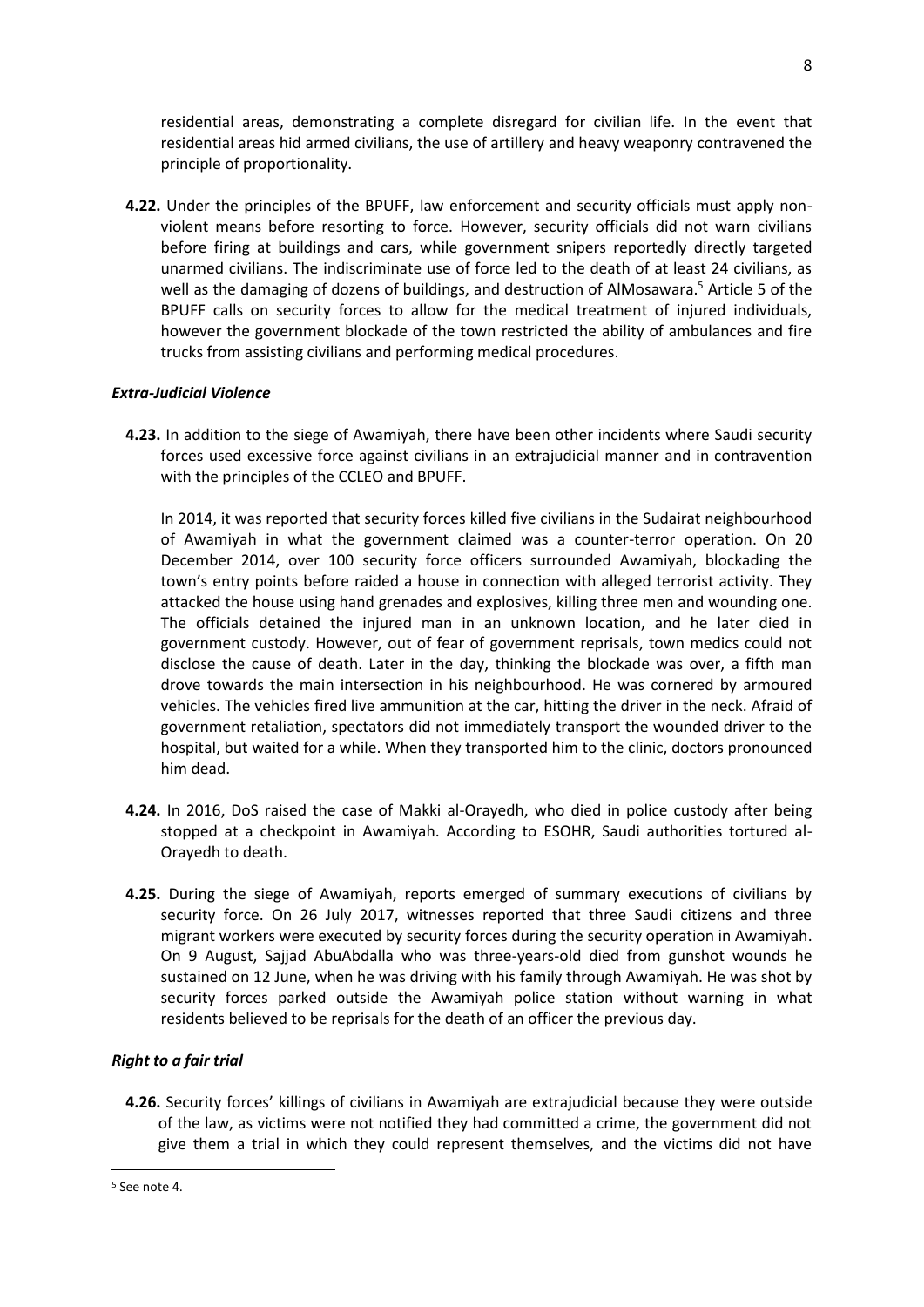recourse to the judicial system. The government's disregard for pursuing legal avenues in cases of alleged terrorism by members of the Shia minority community is similarly demonstrated by its abrogation of fair trial and due process rights in cases of alleged terrorism.

- **4.27.** The right to a fair trial is enumerated in several international treaty documents, but there is no binding international law guaranteeing this right. Article 10 of the UDHR states that "*Everyone is entitled in full equality to a fair and public hearing by an independent and impartial tribunal, in the determination of his rights and obligations and of any criminal charge against him*".
- **4.28.** Article 14 of the ICCPR also grants defendants due process and fair trial rights, with paragraph 1 stating that "*All persons shall be equal before the courts and tribunals. In the determination of any criminal charge against him, or of his rights and obligations in a suit at law, everyone shall be entitled to a fair and public hearing by a competent, independent and impartial tribunal established by law*". Paragraph 3 grants defendants further rights and protections. 3(b) states that a defendant "*have adequate time and facilities for the preparation of his defence and to communicate with counsel of his own choosing*," 3(c) states that defendants "*be tried without undue delay,*" 3(d) states that a defendant be "*tried in his presence*."
- **4.29.** While the UDHR is soft international law and is non-binding, and Saudi Arabia has not signed on to the ICCPR, the kingdom is a signatory to the Arab Charter on Human Rights, Article 13 of which states that "*1) Everyone has the right to a fair trial that afford adequate guarantees before a competent, independent and impartial court that has been constituted by law to hear any criminal charge against him or to decide n his rights or his obligations. Each State party shall guarantee to those without the requisite financial resources legal aid to enable them to defend their rights; 2) Trials shall be public, except in exceptional cases that may be warranted by the interests of justice in a society that respects human freedoms and rights*".
- **4.30.** Despite being a signatory to the Arab Charter on Human Rights, Saudi Arabia's counter-terror laws directly contradict the principles of fair trials as outlined in the UDHR, ICCPR, and Arab Charter. The 2014 Counter-terror law enumerated the powers of the SCC. According to the Law, trials in the SCC could bypass due process and fair trial principles, especially concerning transparency. Article 9 of the Law allowed the SCC to issue a verdict with the defendant *in absentia*, while Article 12 allowed the SCC to hear witnesses and receive testimony in secret and in coordination with the Public Prosecution. Article 5 stated that an investigatory body could detain an individual accused of a terror crime for six months pending their trial, although the SCC could order an extension of their detention for another six months. Article 6 reinforced Article 5 and allowed an investigatory body to hold the accused *incommunicado* for 90 days, although the SCC could extend this period, potentially indefinitely.
- **4.31.** Like the 2014 Counter-terror law, the 2017 Counter-terror law allows the SCC to bypass due process and fair trial principles in trials of suspected terrorism suspects. Under Article 20 of the Law, the Public Prosecution has the power to order a detainee to be held in *incommunicado* detention for 90 days, although a court can approve a longer period. Under Article 21, the Public Prosecution has the power to restrict a defendant's right to an attorney during a trial. Article 25 grants specialized courts the power to try defendants *in absentia*. Article 27 empowers courts to hear experts and witnesses without requiring the defendant and their lawyer to be present in the courtroom. The effects of these provisions allow for, and will likely lead to, systematic violations of due process and fair trial guarantees, including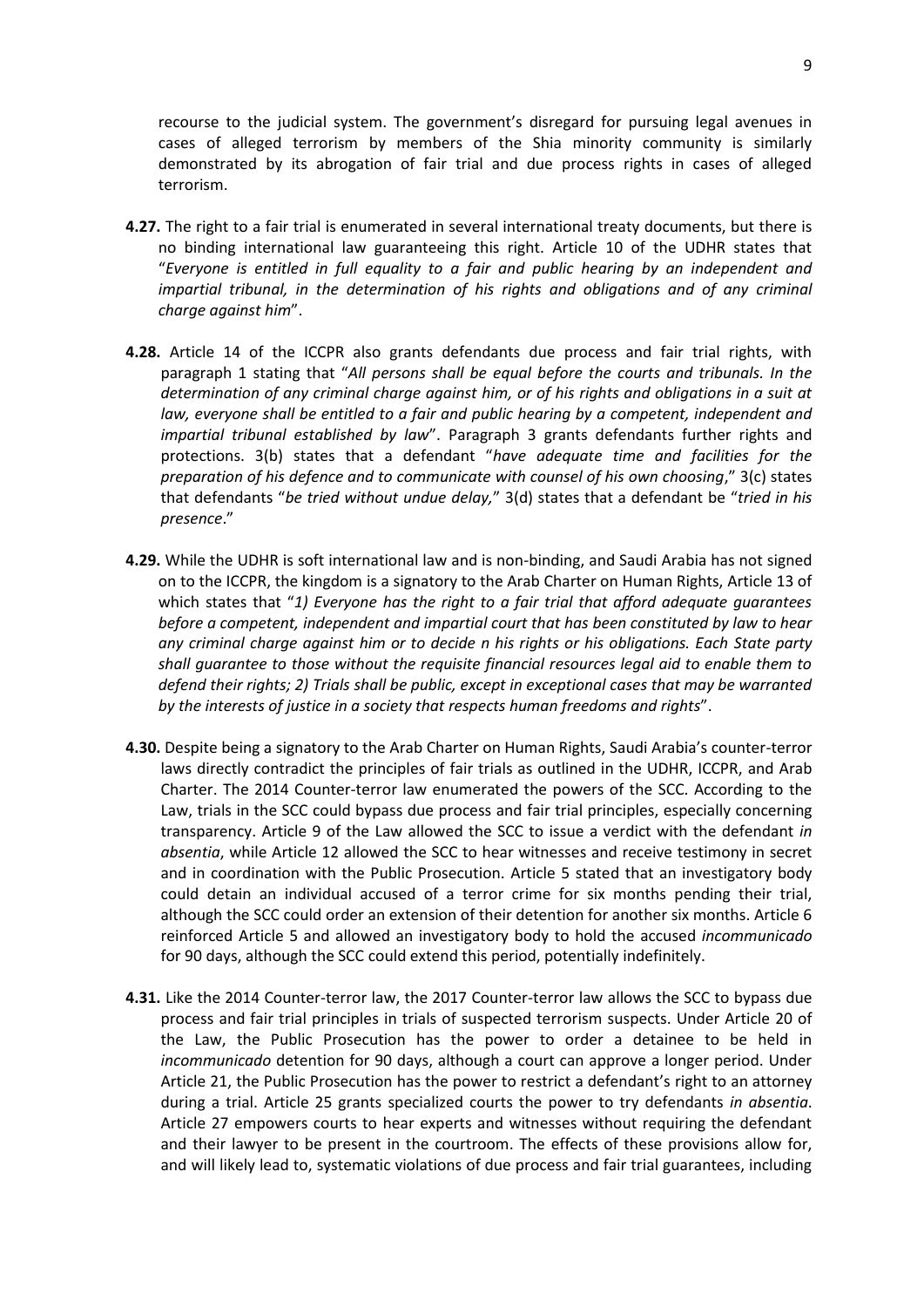ensuring that trials are conducted transparently and defendants are fairly represented and able to participate in court hearings.

# *Death Penalty*

**.** 

- **4.32.** The lack of fair trials for members of Saudi Arabia's Shia community is sharply demonstrated in authorities' levying of capital punishment sentences for alleged terrorism crimes stemming from participation in peaceful protests and assemblies. Such sentences contravene international norms and standards, like in the ICCPR, specifying that the death penalty only be applied in response to the "most serious crimes." The ICCPR also restricts the types of offenders that are eligible for capital punishment in cases of "most serious crimes," prohibiting the execution of children and pregnant women. Customary international law further prohibits the execution of mentally ill individuals. Additionally, the ICCPR allows that execution may only be carried out after a final judgement of a competent court. However, Saudi Arabia's court system, in particular its counter-terror court system, the SCC, is not a competent system.<sup>6</sup>
- **4.33.** Article 5 of the Arab Charter of Human Rights states that "*every human being has the inherent right to life. This right shall be protected by law. No one shall be arbitrarily deprived of his life."* Article 6 of the Charter states that "*sentence of death may be imposed only for the most serious crimes in accordance with the laws in force at the time of commission of the crime and pursuant to a final judgement rendered by a competent court. Anyone sentenced to death shall have the right to seek pardon or commutation of the sentence."*

While Article 4 allows the signatories, in "exceptional situations of emergency, to derogate from their obligations under the Charter, it also explicitly states that "*no derogation shall be made from the following articles: article 5 [...].*" In this way, although the Charter allows states to derogate from Article 6 concerning the death penalty, it upholds the principle of the right to life and the freedom from being arbitrarily deprived of one's life, demonstrating that deadly and arbitrary extra-judicial violence remains prohibited under the Charter.

- **4.34.** Saudi Arabia acceded to the Convention on the Rights of the Child in 1996. However, despite its status as a party to the Convention, Saudi Arabia continues to torture and sentence minors to death, in violation of Article 37 of the Convention. Article 37 states that "*No child shall be subjected to torture or other cruel, inhuman or degrading treatment or punishment. Neither capital punishment nor life imprisonment without possibility of release shall be imposed for offenses committed by persons below eighteen years of age.*"
- **4.35.** Despite its treaty obligations, the Saudi government frequently executes and sentences members of the Shia minority to death on terror charges stemming from participation in peaceful assemblies and protests, including individuals who allegedly committed terror crimes when they were under the age of 18.
- **4.36.** On 2 January 2016, the Saudi government executed 47 men in a mass execution, including four men who were minors at the time of their alleged crimes were executed. One of them, Ali al-Rebh, who was Shia, was arrested for participating in a peaceful protest. The SCC sentenced him to death after torturing him into confessing to committing terror crimes. During the mass execution, officials executed Mohammed al-Shioukh and Mohammed al-

<sup>6</sup> See paragraphs **4.30** and **4.31** for more detailed information on how the SCC and counter-terror laws contravene the principles of fair trials.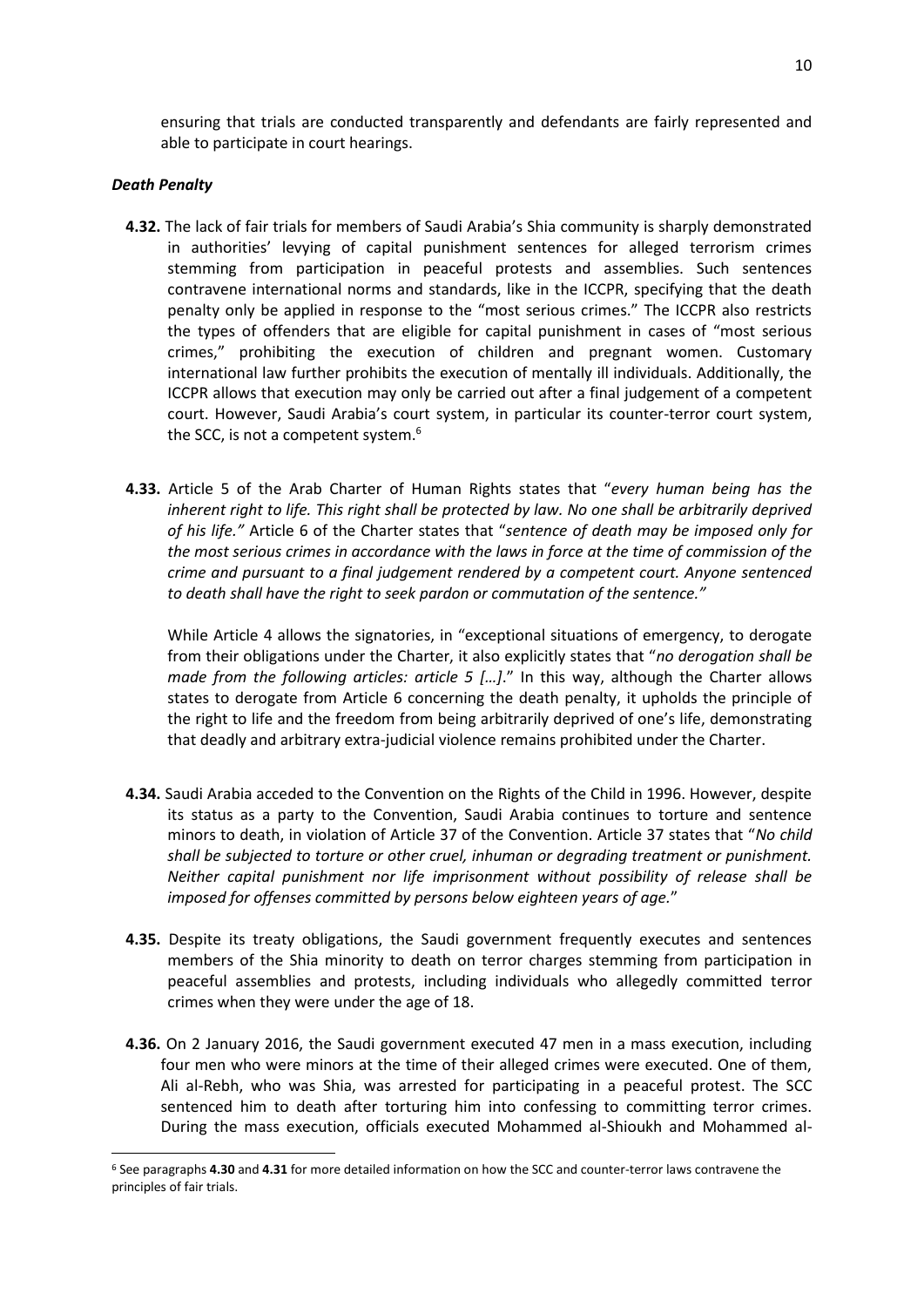Suwaimil, who were also Shia, on terror charges after arresting them because of their participation in peaceful protests. Alongside al-Ribh, al-Shioukh, and al-Suwaimil, authorities also executed Shia cleric Sheikh al-Nimr in the mass execution on charges of terrorism. Officials sentenced Sheikh al-Nimr to death, calling him a terrorist who advocated for violence, although he had explicitly rejected violence in numerous sermons. The execution of al-Ribh, al-Shioukh, al-Suwaimil, and Sheikh al-Nimr, who were Shia and who were arrested for peaceful assembly and protest and dissent, alongside members of terrorist organizations like al-Qaeda and the Islamic State, was an attempt to conflate peaceful protest, assembly, and dissent with violent terrorism.

- **4.37.** On 11 July 2017, the government executed four Shia men on terror charges. The men, Yusuf AlMushaykhis, Amjad al-Muaybed, Zuhair al-Basri, and Mahdi al-Sayegh were found guilty by the SCC of terror crimes and sentenced to death, although all four men had been tortured into producing a false confession.
- **4.38.** There are currently at least 42 men on death row for peaceful assembly, protest, and religion-related crimes, most of whom are Shia. Seven of the men were minors at the time they allegedly committed their crimes. Ali al-Nimr, Dawood al-Marhoon, and Abdullah al-Zaher have been on death row since 2014, when the SCC passed their sentences. In addition to al-Nimr, al-Zaher, and al-Marhoon, Mujtaba al-Suwaiket, Salman al-Quraish, Abdullah al-Sareeh, and Abdulkareem al-Hawaj were minors at the times of their alleged crimes.
- **4.39.** In early December 2016, the SCC sentenced 15 men, most of them Shia, from the Eastern Province to death on charges of terrorism and spying for Iran in explicit relation to their Shia faith. The men had been arrested in 2013 and kept in detention for three years before their trials. They were tried in mass trials and did not have adequate access to their attorneys. During their detention, officials tortured many of the men and forced them to confess to the crimes, before sentencing them to death.

# **5. RECOMMENDATIONS**

- **5.1** In light of the above, ADHRB and ESOHR offer the following recommendations:
- **5.2.** Accede to the ICCPR and other main international human rights instruments as well as all Optional Protocols and incorporate their protections into domestic law;
- **5.3.** Enshrine religious freedom protections in the Basic Law of Governance, including residents' right to freedom of thought, conscience and religion, the freedom to change religion or belief, and freedom, either alone or in community with others and in public or private, to manifest his religion or belief in teaching, practice, worship and observance, in line with international standards;
- **5.4.** Rescind the Ministry of Interior's ban on peaceful protests and assemblies and promulgate legislation protecting the right to peaceful protest and assembly;
- **5.5.** Unconditionally release and pardon all political prisoners arrested and sentenced because of their participation in peaceful assemblies and protests;
- **5.6.** Reform the 2017 Counter-terror law to ensure that peaceful assembly and protest are not classified and cannot be interpreted as terrorism;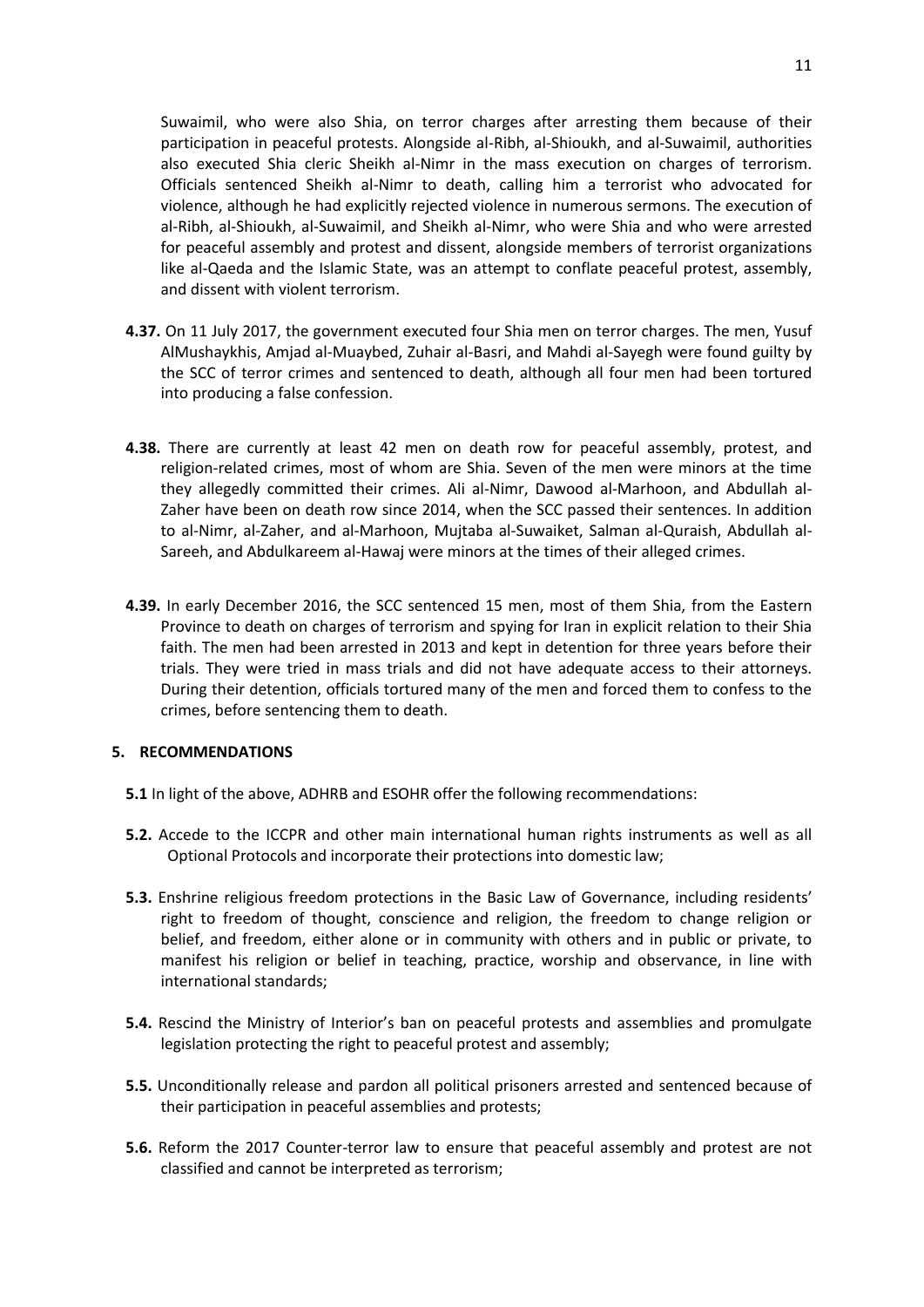- **5.7.** Promulgate legislation enshrining the principles of the CCLEO and BPUFF into Saudi domestic law to ensure that civilians are protected against the use of force and providing effective legal remedies in the case security forces use excessive force against civilians;
- **5.8.** Concerning the violence in Awamiyah:
	- **5.8.1.** Compensate the residents whose houses have been destroyed;
	- **5.8.2.** Include subsidized housing in the redevelopment plans for Awamiyah's city centre and prioritize this housing for residents forced out by the violence;
	- **5.8.3.** Create an independent and impartial court to investigate allegations of violence against civilians; and
	- **5.8.4.** Hold the members of security forces responsible for the deaths of civilians and prosecute them to the full extent of the law.
- **5.9.** Reform the 2017 Counter-terror law to ensure that international standards of fair trials are enshrined within the law, specifically that trials cannot go ahead without the defendant and their lawyer present in the courtroom for the entire process, that defendants cannot be held *incommunicado* for any length of time, and that defendants have an attorney at all times throughout the detention and trial process;
- **5.10.** Concerning the death penalty:
	- **5.10.1.** Institute a moratorium on the use of the death penalty with the aim of its abolition; and
	- **5.10.2.** Immediately and unconditionally release all prisoners of conscience and all prisoners detained on assembly, protest, and religion-related crimes who are on death row and pardon them of their alleged crimes.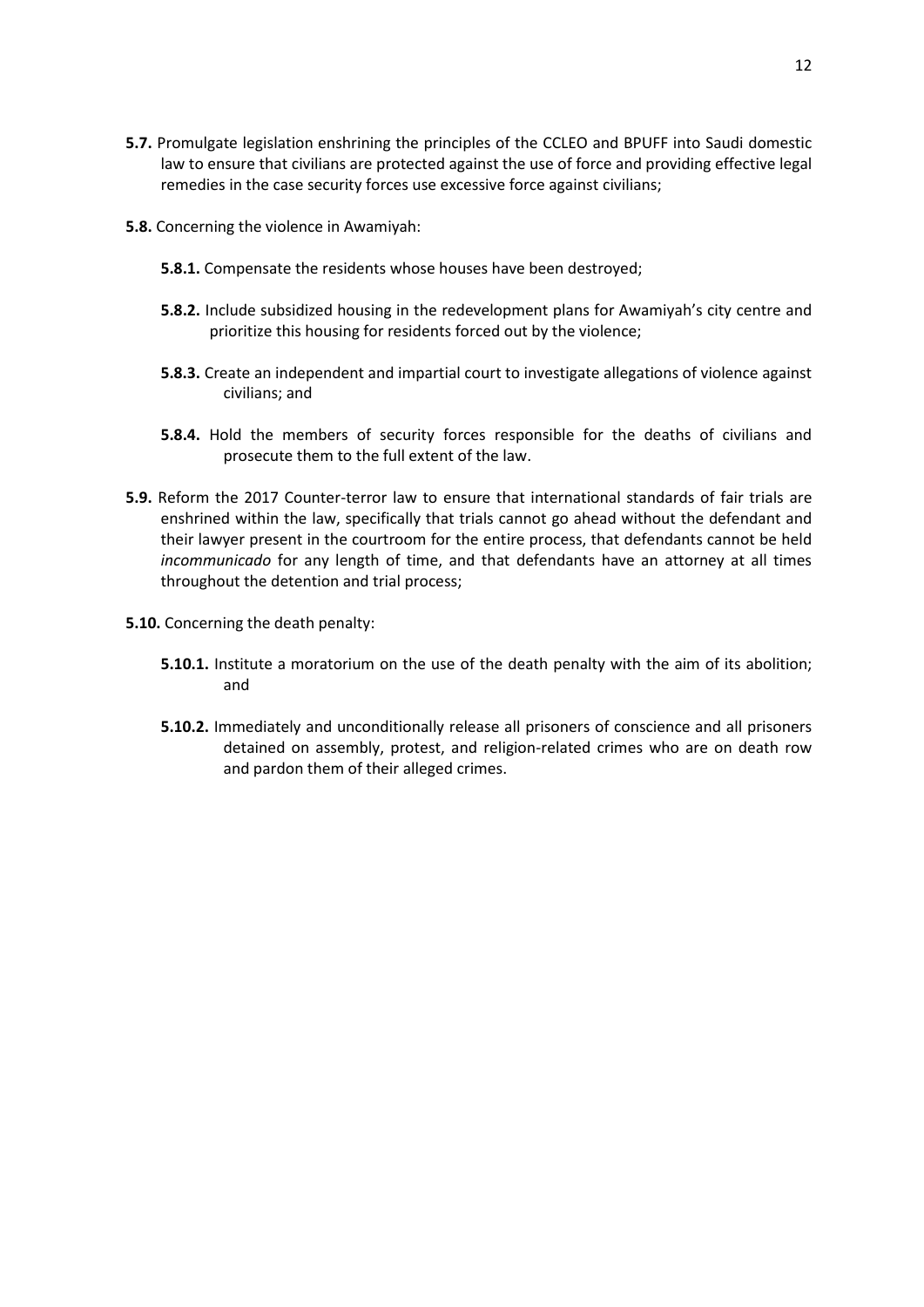# **ANNEX: RECOMMENDATIONS MADE AND THEIR ACCEPTANCE AND IMPLEMENTATION STATUS**

| Recommendation<br><b>Number</b> | <b>Recommendation and</b><br><b>State</b> | 2 <sup>nd</sup> Cycle | 2 <sup>nd</sup> Cycle | <b>Progress</b> | <b>Current</b>    |
|---------------------------------|-------------------------------------------|-----------------------|-----------------------|-----------------|-------------------|
|                                 |                                           | <b>Status</b>         | Implementation        |                 | <b>Assessment</b> |
| 138.47                          | laws to protect<br>Adopt                  | Accepted              | Not implemented       | No              | Not               |
|                                 | freedoms of association,                  |                       |                       | perceived       | implemented       |
|                                 | expression, and religions,                |                       |                       | progress        |                   |
|                                 | and give all individuals a                |                       |                       |                 |                   |
|                                 | legal basis to form NGOs                  |                       |                       |                 |                   |
|                                 | without<br>interference                   |                       |                       |                 |                   |
|                                 | (United States of America)                |                       |                       |                 |                   |
| 138.94                          | Protect human rights of all               | Accepted              | Not implemented       | <b>No</b>       | <b>Not</b>        |
|                                 | individuals without<br>any                |                       |                       | perceived       | implemented       |
|                                 | discrimination based<br>on                |                       |                       | progress        |                   |
|                                 | gender, origin, religion, or              |                       |                       |                 |                   |
|                                 | customs (France)                          |                       |                       |                 |                   |
| 138.117                         | Taking into account the                   | Accepted              | Not implemented       | No              | Not               |
|                                 | section in the national                   |                       |                       | perceived       | implemented       |
|                                 | report relative to the fight              |                       |                       | progress        |                   |
|                                 | against discrimination and                |                       |                       |                 |                   |
|                                 | the promotion of freedom                  |                       |                       |                 |                   |
|                                 | of opinion and expression,                |                       |                       |                 |                   |
|                                 | strengthen<br>action<br>to                |                       |                       |                 |                   |
|                                 | ensure implementation of                  |                       |                       |                 |                   |
|                                 | legislation<br>against                    |                       |                       |                 |                   |
|                                 | discrimination and religious              |                       |                       |                 |                   |
|                                 | violence (Argentina)                      |                       |                       |                 |                   |
| 138.154                         | Ensure that the judicial and              | Accepted              | Not implemented       | <b>No</b>       | Not               |
|                                 | law enforcement system is                 |                       |                       | perceived       | implemented       |
|                                 | abused<br>to<br>harass<br>not             |                       |                       | progress        |                   |
|                                 | individuals for expressing                |                       |                       |                 |                   |
|                                 | their political or religious              |                       |                       |                 |                   |
|                                 | views (Czech Republic)                    |                       |                       |                 |                   |
| 138.165                         | Protect freedom of religion               | Accepted              | Not implemented       | <b>No</b>       | Not               |
|                                 | or belief of all people living            |                       |                       | perceived       | implemented       |
|                                 | in the country (Romania)                  |                       |                       | progress        |                   |
| 138.168                         | Take necessary measures                   | Accepted              | Not implemented       | No              | Not               |
|                                 | to ensure the effective                   |                       |                       | perceived       | implemented       |
|                                 | enjoyment and protection                  |                       |                       | progress        |                   |
|                                 | of the right to freedom of                |                       |                       |                 |                   |
|                                 | religious belief, with a view             |                       |                       |                 |                   |
|                                 | to promoting the equality                 |                       |                       |                 |                   |
|                                 | of all peoples and respect                |                       |                       |                 |                   |
|                                 | for all faith (Canada)                    |                       |                       |                 |                   |
| 138.169                         | Continue enhancing the                    | Noted                 | Not implemented       | No              | Not               |
|                                 | legal protection of freedom               |                       |                       | perceived       | implemented       |
|                                 | of religion and belief,                   |                       |                       | progress        |                   |
|                                 | aiming<br>at<br>gradually                 |                       |                       |                 |                   |
|                                 | allowing the public practice              |                       |                       |                 |                   |
|                                 | of all faiths and beliefs                 |                       |                       |                 |                   |
|                                 | (Italy)                                   |                       |                       |                 |                   |